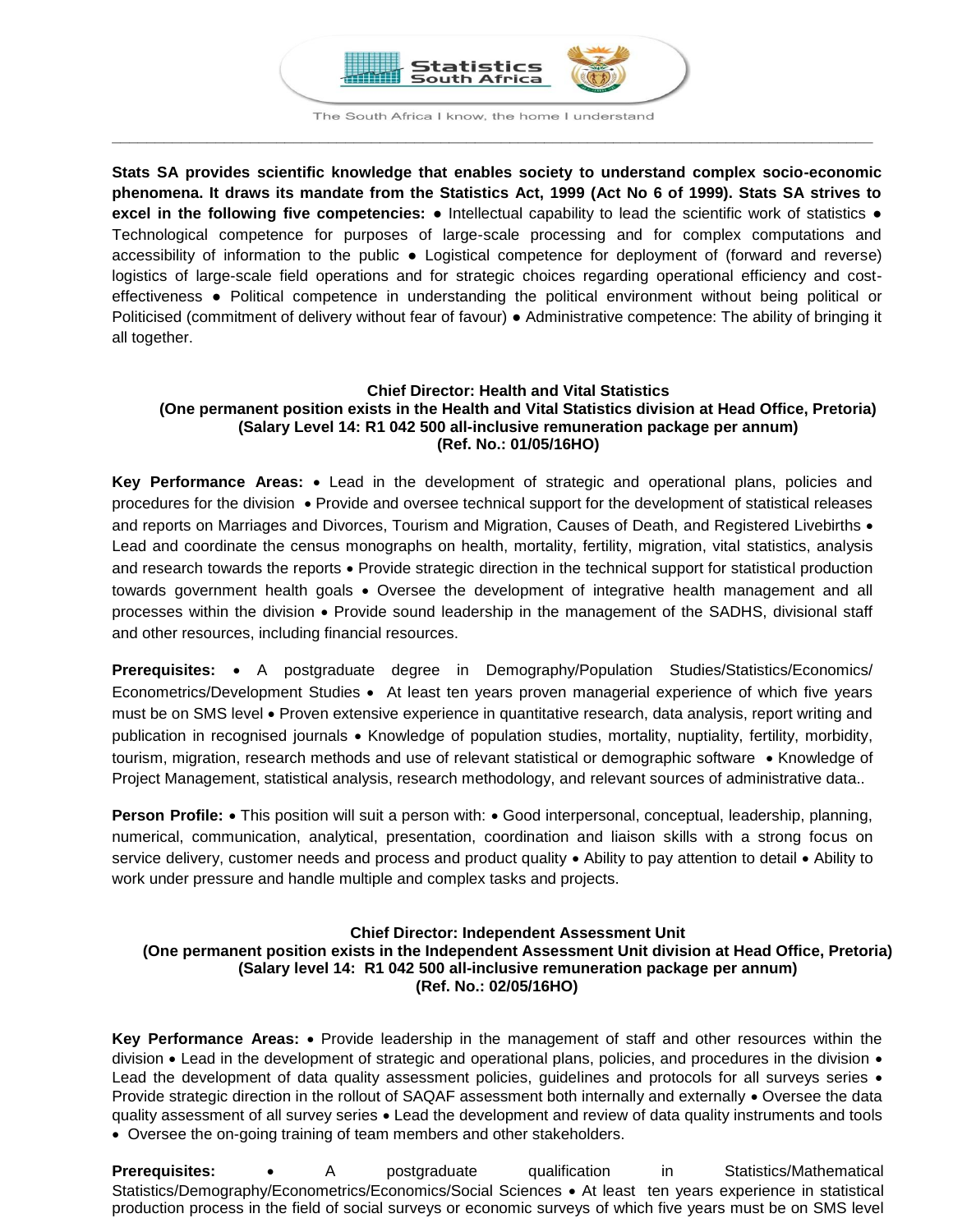Experience as a Methodologist/Statistician in a research institution or data producing agency and in data quality assessment using SASQAF . Thorough understanding and commitment to government objectives in general and those of Stats SA • Experience in managing and supervising a team of professionals • Knowledge of international guidelines and methodologies as applicable to the field of social and economic statistics Knowledge of SASQAF and data quality procedures and processes as well as policy development • Knowledge of Statistics Acts and legislations including the fundamental principles of official statistics  $\bullet$  Knowledge of statistical processes and the statistical value chain and various statistical standards and classification systems.

**Person Profile:** • This position will suit a person with: • Analytical thinking, capacity to analyse complex information and be able to conceptualise, interpret, arrive to factual conclusion ● Ability to communicate effectively to team members ● Sound human relations, strategic thinking, decisiveness, resilience, honesty and integrity • Ability to work with other government departments to process/resolve interdepartmental matters • Ability to work under extreme pressure and meet tight deadlines whilst simultaneously paying attention to detail • Ability to liaise at all levels of the organisation • Willingness to travel and work long hours.

### **Director: Health Statistics (One contract position exists until 31-12-2018 in the Health and Vital Statistics division at Head Office, Pretoria) (Salary level 13: R864 177 all-inclusive remuneration package per annum) (Ref: No.: 03/05/16HO)**

Key Performance Areas: • Develop strategic and operational plans as well as standard operating procedures (SOP) for health statistics Facilitate and coordinate the production of draft statistical releases and reports as well as preparations for health statistician data and its supporting documentation for publication • Produce timely, accurate, relevant statistical releases, reports on health statistics, and data sets • Liaise with stakeholders • Manage staff, finances and other resources.

**Prerequisites:** • A Master's degree in Public Health/Biostatistics/Epidemiology • Ability to use Statistical or Demographic Software for data analysis is essential • At least six years experience in quantitative research, health information, processing and collection of health systems and flows, as well as processing, collection and analysis of health data • Knowledge of health statistics/information, Population studies, morbidity and research methods.

**Person Profile:** • This position will suit a person with: • Excellent conceptual, analytical, numerical, communication, presentation, coordination, liaison, planning, performance management and project management skills • A strong focus on service delivery and customer needs • Ability to work under pressure and pay attention to detail  $\bullet$  Ability to handle multiple and complex tasks and projects.

# **Director: Internal Communication**

## **(One permanent position exists in the Corporate Communication division at Head Office, Pretoria) (Salary level 13: R864 177 all-inclusive remuneration package per annum) (Ref. No.: 04/05/16HO)**

**Key Performance Areas:** ● Ensure the development and implementation of strategies, policies, plans, procedures and guidelines for Corporate Communications **●** Manage the development of content for all internal communication channels ● Manage internal communications campaigns for other divisions ● Manage communications with other government departments ● Manage financial and human resources within the component.

**Prerequisites:** • A degree in Communication/Marketing or related field • Training in Executive Leadership/Project Management is essential • At least six years relevant working experience in the management of communication functions . Knowledge of communications, statistics, project management, strategic planning and financial management • Knowledge of MS Office Suite.

**Person Profile:** • This position will suit a person with: • Good communication, planning and organising, time management, analytical, decision making, research, leadership, proven general management and conflict management skills A creative, innovative thinker, assertive, outgoing and enjoying working with people, open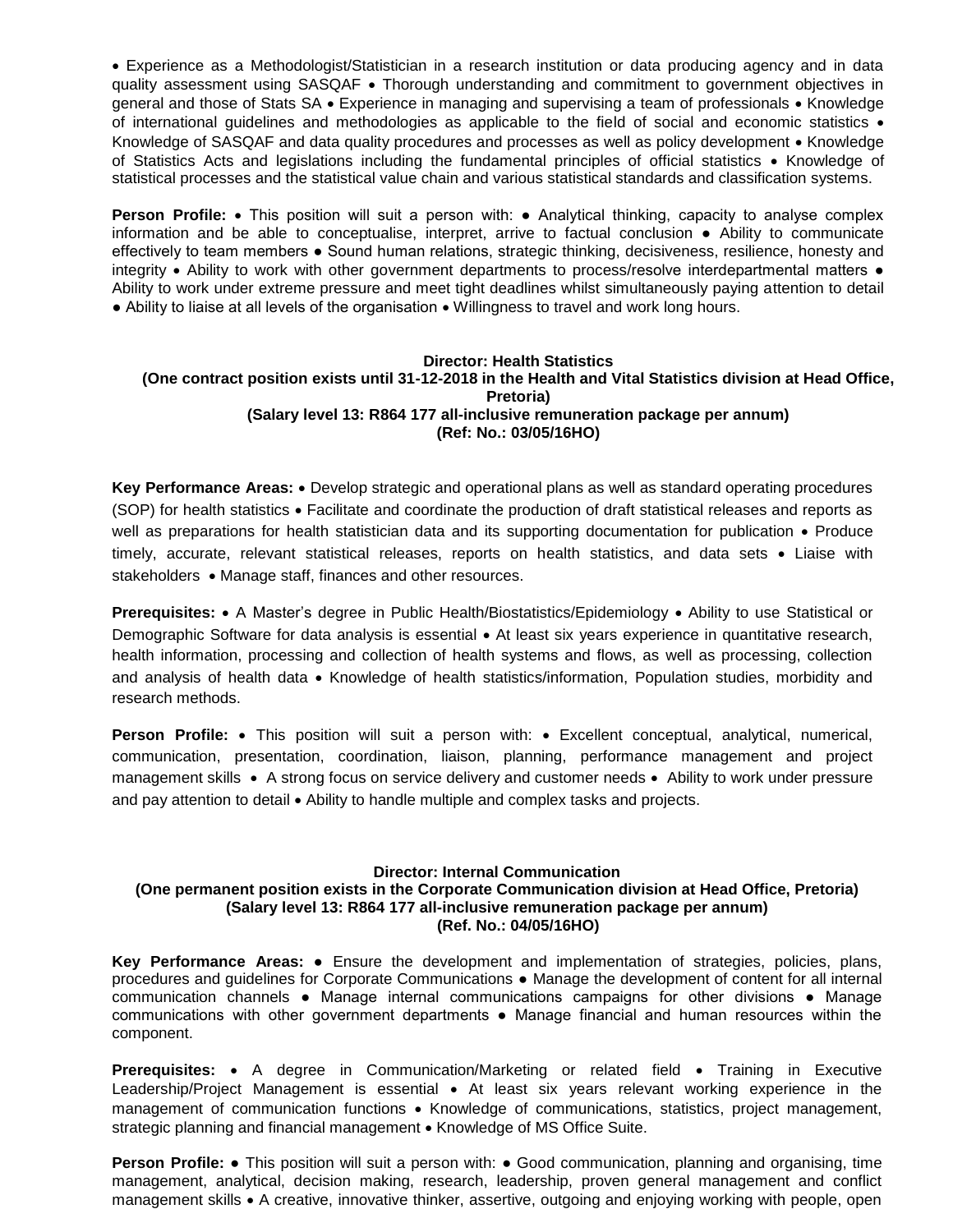for change and improvement, a good listener, oriented towards service delivery, self-driven, results-driven team player and confident Ability to solve problems and react quickly in a crisis situation Ability to communicate with both internal and external stakeholders at all levels • Ability to work under pressure, in a team as well as independently ● Willingness to travel and work long hours.

#### **Director: Economic Subsystem**

### **(One permanent position exists in the Independent Assessment Unit division at Head Office, Pretoria) (Salary level 13: R864 177 all-inclusive remuneration package per annum) (Ref. No.: 05/05/16HO)**

**Key Performance Areas:** Ensure development of strategic and operational plans, policies and procedures for the Economic Data Assessment Component • Ensure rollout of data quality assessment from the economic data assessment for the internal and external stakeholders • Manage data quality assessment for economic survey series • Ensure the development and review of economic assessment data, quality instruments and tools Ensure the development of training manuals and conduct research on data quality for economic assessment • Manage staff and other resources of the component.

**Prerequisites:** • A postgraduate qualification in Economics/Statistics/Econometrics • At least six years experience in statistical production process in the field of economic surveys • Experience as a Methodologist/Statistician in a research institution or data producing agency • Experience in data quality assessment using SASQAF Experience in managing and supervising a team of professionals.

**Person Profile:** This position will suit a person who has: • Good communication, interpretation, planning, timemanagement, problem-solving and analytical skills • Ability to think strategically • Willingness to travel and work long hours.

### **Chief Systems Analyst**

# **(One permanent position exists in the Business Modernisation division at Head Office, Pretoria) (Salary Level 13: R864 177 all-inclusive remuneration package per annum) (Ref. No.: 06/05/16HO)**

Key Performance Areas: • Supervise and interact closely with users to identify business needs, costs (budget) and benefits of implementing a solution • Develop and implement policies, procedures and standards • Collaborate with IT resources and a variety of end users to ensure technical compatibility and user satisfaction  $\bullet$ Devise and document a general system design based on the users' anticipated requirements • Compile detailed design documents and project plans for systems, using charts and diagrams that indicate the various steps involved and describe the system in ways that the user can understand • Prepare detailed system requirement specification documents for application configuration setup and implementation of programs  $\bullet$ Work with and supervise other IT resources in planning, designing and developing project plans to meet the needs of users • Compile hardware specifications and tender specifications when required • Compile proposals for a modified or replacement system • Maintain (including performance management and proactive defect prevention) as well as troubleshoot in-house software systems on an ongoing basis • Provide technical and administrative support for these applications • Co-ordinate with all involved parties (development teams, network operations, etc.) to ensure successful upgrades/modifications to production systems as per defined change management procedures • Perform appropriate tests, pre and post implementation activities • Ensure that all products/systems meet all set quality assurance standards as set forth by the organisation prior to modifications/upgrades to production environments • Set up pilot projects for the introduction of new applications • Prepare detailed project documentation, statistical and management reports, and operational procedures .Train, mentor and transfer skills.

**Prerequisites:** An Honours degree in Computer Science/Information Technology/Mathematics/Geography or a related field • A postgraduate qualification and experience in Geography, Project and Programme Management, Knowledge Management, IT Governance and Enterprise Architecture will be an added advantage At least six years experience in co-ordinating the design, implementation, operations and maintenance of complex geography and information systems • Experience in developing and overseeing large centralised and distributed institutional systems • Experience in business and process analysis • Experience in full systems development lifecycle methods • Experience in relational database concepts • Experience in implementation of Enterprise Architecture.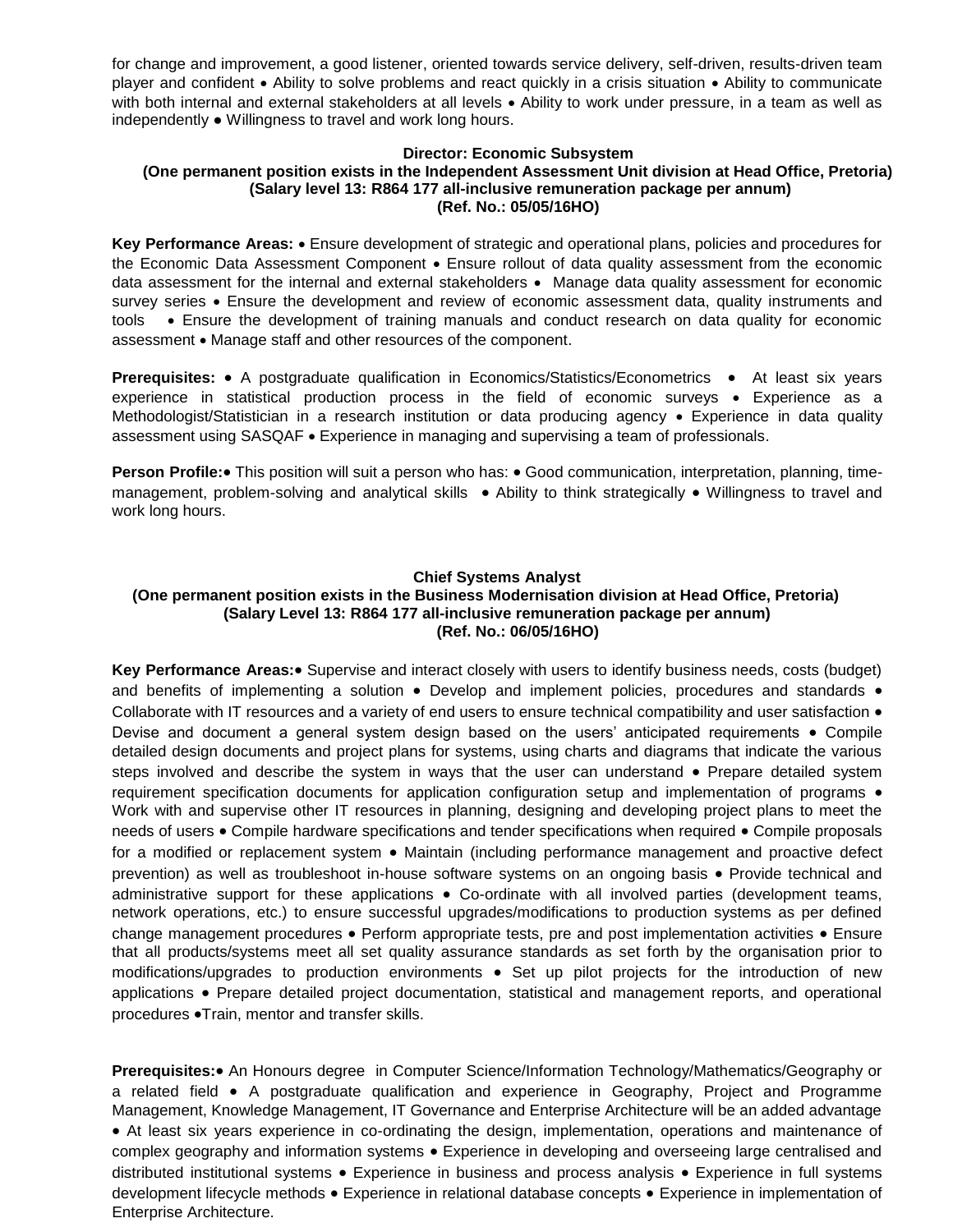**Person Profile:** This position will suit a person who has: • Good writing, presentation, communication and interpersonal skills Ability to apply creative thinking in the design of methods for processing information with information technology systems • Understanding of IT Strategy, Governance, Knowledge Management and IT Governance. Ability to analyse information and situations, identify and solve problems, reason logically, and draw valid conclusions • Ability to develop effective solutions • Ability to write technical reports • Ability to work under pressure • Willingness to work long hours.

#### **Deputy Director: District Management (One permanent position exists in the Eastern Cape Provincial Office: Joe Gqabi District Office) (Ref. No.: 07/05/16EC) (One permanent position exists in the Mpumalanga Provincial Office: Gert Sibande District-Ermelo Office) (Ref. No.: 08/05/16MP) (Salary Level 12: R726 276 all-inclusive remuneration package per annum)**

**Key Performance Areas:** ● Develop strategic, tactical/operational plans, policies, procedures, process mapping and standard operating procedure (SOP) for field operation in the province ● Manage fieldwork operations and data collection processes in the district office ● Manage the implementation of corporate services functions in the district ● Manage the implementation of statistical support service and respond to user needs and requests • Ensure the effective management and leadership of staff and utilisation of resources • Liaise with stakeholders.

**Prerequisites:** ● A three-year tertiary qualification in Demography/Geography/Statistics/Mathematics/Social Studies ● Extensive knowledge of survey methodologies, sampling techniques, customer focus, financial and fleet management is essential • At least five years of extensive operations management experience • Knowledge of project management, map reading, report writing and risk management ● Knowledge of MS Office Suite ● A valid driver's license.

**Person Profile: •** This position will suit a person with: • Good presentation, communication, interviewing, conflict-resolution and decision-making skills and who is innovative, strategic, assertive and team work orientated ● Ability to adapt to change ● Ability to work under pressure and in challenging terrains ● Willingness to travel extensively and work long hours.

### **Deputy Director: Survey Statistician**

### **(One permanent position exists in the Structural Industry Statistics division at Head Office, Pretoria) (Ref. No.: 09/05/16HO) (One permanent position exists in the Short Term Indicators division at Head Office, Pretoria) (Ref. No.: 10/05/16HO) (Salary level 11: R612 822 all-inclusive remuneration package per annum)**

**Key Performance Areas:** ● Interact with stakeholders and develop detailed operational plans for all work streams, survey methodology, questionnaire, data processing system and statistical processing methodology  $\bullet$ Participate in the data collection process, co-ordinating training of data collectors and development of training manuals ● Perform complex data analysis and editing ● Develop and maintain quality standards including data analysis framework ● Develop and maintain the dissemination plan, publication document and clearance document ● Develop and maintain detailed sources and methods documentation ● Ensure team's performance management and compliance to human resource directives and legal frameworks.

**Prerequisites: •** A degree in Economics/Econometrics/Statistics/Accounting • A Masters degree will be an added advantage ● Advanced training in SAS, introduction to project management, introduction to economic indicators and analysis is essential ● At least five years experience in the relevant field ● Knowledge of MS Office Suite.

**Person Profile: •** These positions will suit persons with: • Good numerical, analytical, interpretation, problem – solving and communication skills • Ability to be innovative, accurate and pay attention to detail • Ability to plan work and meet timelines.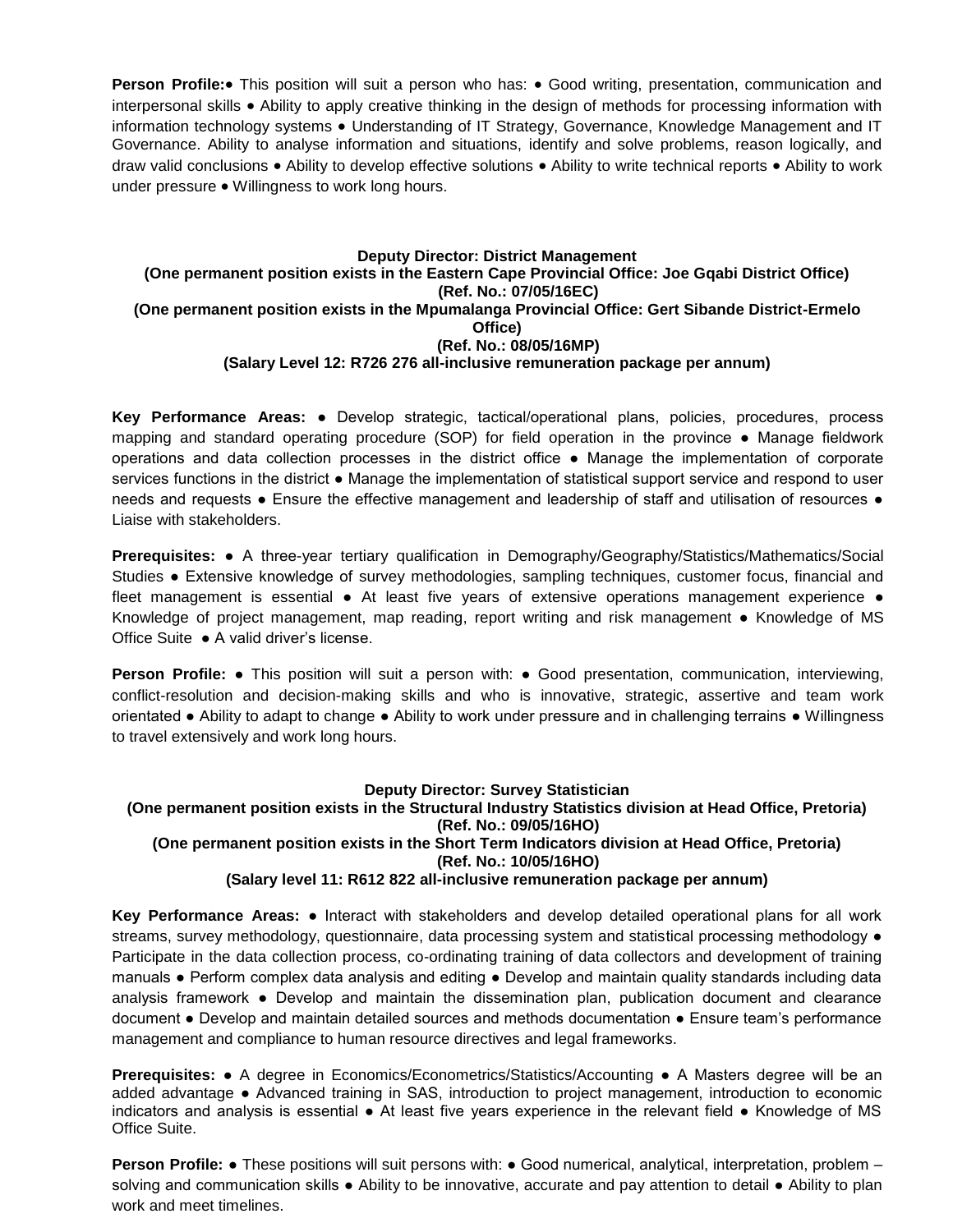## **Deputy Director: Survey Statistician (Content Development) (One permanent position exists in the Poverty and Inequality Statistics division at Head Office, Pretoria) (Salary level 11: R612 822 all-inclusive remuneration package per annum) (Ref. No.: 11/05/16HO)**

**Key Performance Areas:** ● Develop tactical and operational work for the component ● Develop and maintain content for poverty and expenditure surveys • Develop and test survey methodologies, tools, procedures and guidelines for poverty and expenditure surveys ● Coordinate the compilation of statistical releases, reports and other products ● Liaise and provide statistical support to internal and external stakeholders ● Provide support on the implementation of survey methodologies during training and data collection • Supervise staff.

**Prerequisites:** ●A degree in Economics/Econometrics/Statistics/Research Methods/Demography/Development Studies or related social filed ● Training in at least one statistical package (e.g. SAS, SPSS, STATA); project management; poverty and inequality measurement; and prices is essential ● At least five years experience in the relevant field ● Knowledge of MS Office Suite.

**Person Profile: ●** This position will suit a person with: ● Good numerical, analytical, interpretation, communication (verbal and written), planning, leadership and performance management skills ● Ability to be innovative, accurate and pay attention to detail ● Ability to work under pressure ● Ability to handle multiple and complex tasks and projects.

## **Deputy Director: Quality Assurance and Training (One permanent position exists in the Household Survey Operations division at Head Office, Pretoria) (Salary level 11: R612 822 all-inclusive remuneration package per annum) (Ref: No.: 12/05/16HO)**

**Key Performance Areas:** • Develop training and quality assurance operational plans, procedures and processes for household based surveys . Develop and implement trainee needs and identify staff training needs • Consult with internal and external stakeholders • Manage the training methodologies and processes • Supervise staff and other resources in the component  $\bullet$  Develop and manage Quality Assurance strategies for improvement.

**Prerequisites:** • A degree in Statistics/Demography/Social Sciences • Training in training of trainers, people management and project management is essential • At least five years of experience as Middle Manager and proven experience in Training and Quality Management • A valid driver's license.

**Person Profile:** • This position will suit a person with: • Strong people management, communication (verbal and written), training, presentation, strategic decision-making, leadership and coaching skills • Ability to work under pressure and willingness to work long hours.

## **Deputy Director: Measurements (One permanent position exists in the Measurement, Standards and Capacity Assessment division at Head Office, Pretoria) (Salary level 11: R612 822 all-inclusive remuneration package per annum) (Ref. No.: 13/05/16HO)**

**Key Performance Areas:** ● Develop policies and operational plans ● Monitor the diagnostic assessment of administrative data ● Conduct SASQAF lite assessment on both surveys and administrative data collection ● Liaise with both internal and external stakeholders.

**Prerequisites:** ● A three-year tertiary qualification in Population/Demography/Statistics and/Social Science ● At least five years work experience in the statistical production process in the field of social surveys or economic surveys • Experience as a Methodologist/Statistician in a research institution or data producing agency • Experience in data quality assessment using SASQAF● Experience in managing and supervising a team of professionals.

**Person Profile: ●** This position will suit a person with: Good communication, report writing, analytical and problem-solving skills ● Ability to organise, plan and monitor ● Ability to work under pressure and meet deadlines ● Willingness to travel and work long hours.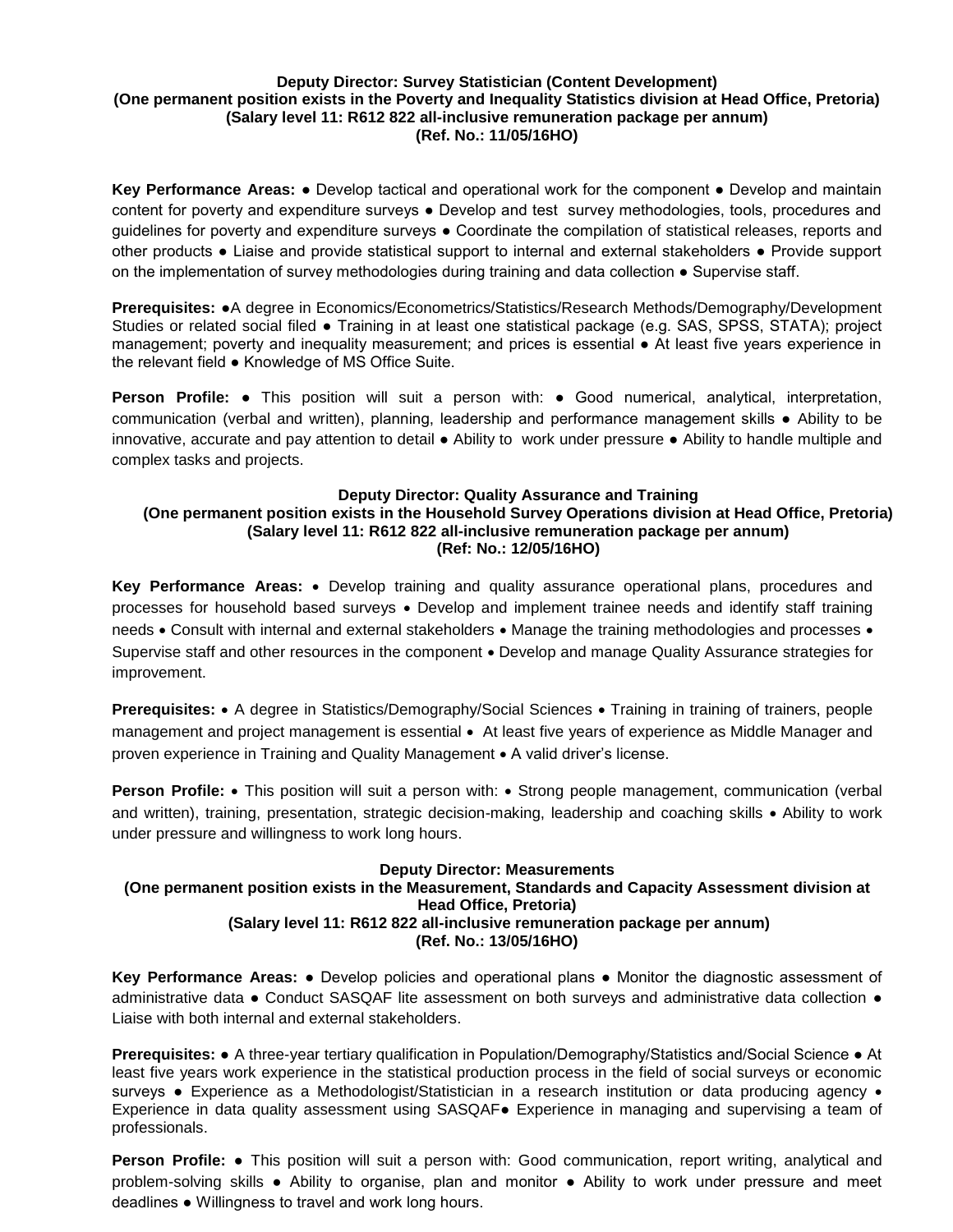#### **Legal Administration Officer (MR5) (One permanent position exists in the Corporate Governance division at Head Office, Pretoria) (R287 292 - R708 765 per annum) (Ref. No.: 14/05/16HO)**

**Key Performance Areas:** Drafting and vetting of contracts, Memorandum of Understanding and service level agreement Ensure the implementation of the Statistics Act, 1999 (Act no.06 of 1999) and other applicable legal prescripts • Scrutinise legislation and subordinate legislation administered by the Department and provide assistance during the legislative process • Attend to litigation matters on behalf of the department through the State Attorney • Liaise with State Attorney and State Law Advisor on matters handled on behalf of the Department • Draft legal documents, memoranda, reports and submissions including arranging consultations and preparing letters of instructions to the State Attorney • Provide legal opinion on various legal prescripts having an impact on the functions of the department • Facilitate the training on the Promotion of Access to Information Act, 2000; the Promotion of Administrative Justice Act, 2000; and on any other legislation deemed as necessary in the department • Advise the Minister or Statistician-General on appeals lodged against administrative decisions taken in terms of legislation administered by the Department • Scrutinise draft international agreements and ensure compliance with the prescribed procedure for the conclusion of international agreements • Supervise staff.

**Pre-requisites:** A Bachelor of Law degree or equivalent four year legal qualification ● At least 3 years post qualification (post-admission) legal experience ● Knowledge of South African Legal System, Constitutional and Administrative law, Law of Contract, Policies and Acts, Public Service Acts and other legislation, Legal Drafting and Interpretation of Statutes, Court Practice and Procedures.

**Person Profile:** ● This position will suit a person with: Good computer, Project Management, research, Legal Court, Legal Administration, negotiation and dispute resolution, and communication (written and verbal) skills.

# **Legal Administration Officer (MR3) (Two permanent positions exist in the Corporate Governance division at Head Office, Pretoria) (R195 945 - R224 046 per annum) (Ref. No.: 15/05/16HO)**

**Key Performance Areas:** ● Draft and vet contracts, Memoranda of Understanding (MoU) and service level agreement **●** Assist in the training and implementation of the Statistics Act, 1999 (Act no.06 of 1999) and other applicable legal prescripts ● Assist in the review of legislation administered by the Department ● Attend to litigation matters on behalf of the Department through the State Attorney ● Liaise with State Attorney and State Law Advisor on matters handled on behalf of the Department • Draft legal documents, memoranda, reports and submissions including arranging consultations and preparing letters of instructions to the State Attorney  $\bullet$ Provide legal opinion on various legal prescripts having an impact on the functions of the Department. ● Facilitate the training on the Promotion of Access to Information Act, 2000; the Promotion of Administrative Justice Act, 2000; and on any other legislation deemed as necessary in the department.

**Pre-requisites:** LLB degree coupled with at least 2 years post-qualification (degree) experience in a lawfirm or legal advisory services ● Knowledge of South African Legal System, Constitutional and Administrative law, Law of Contract, Policies and Acts, Public Serve Acts and other legislation, Legal Drafting and Interpretation of Statutes, Court Practice and Procedures.

**Person Profile:** These positions will suit persons with: ● Good computer, Project Management, research, Legal Court, Legal Administration, negotiation and dispute resolution, and communication (written and verbal) skills.

# **Deputy Director: Communication, Marketing and Publicity (One permanent position exists in the Limpopo Provincial Office) (Salary Level 11: R612 822 all-inclusive remuneration package per annum) (Ref. No.: 16/05/16LP)**

**Key Performance Areas:** ● Develop operational plans, policies, procedures, standard operating procedure (SOP) for communication, marketing and publicity in the province ● Manage publicity for all surveys and Censuses within the province ● Manage and coordinate marketing, communication, and stakeholder relations in the province ● Manage staff and other resources.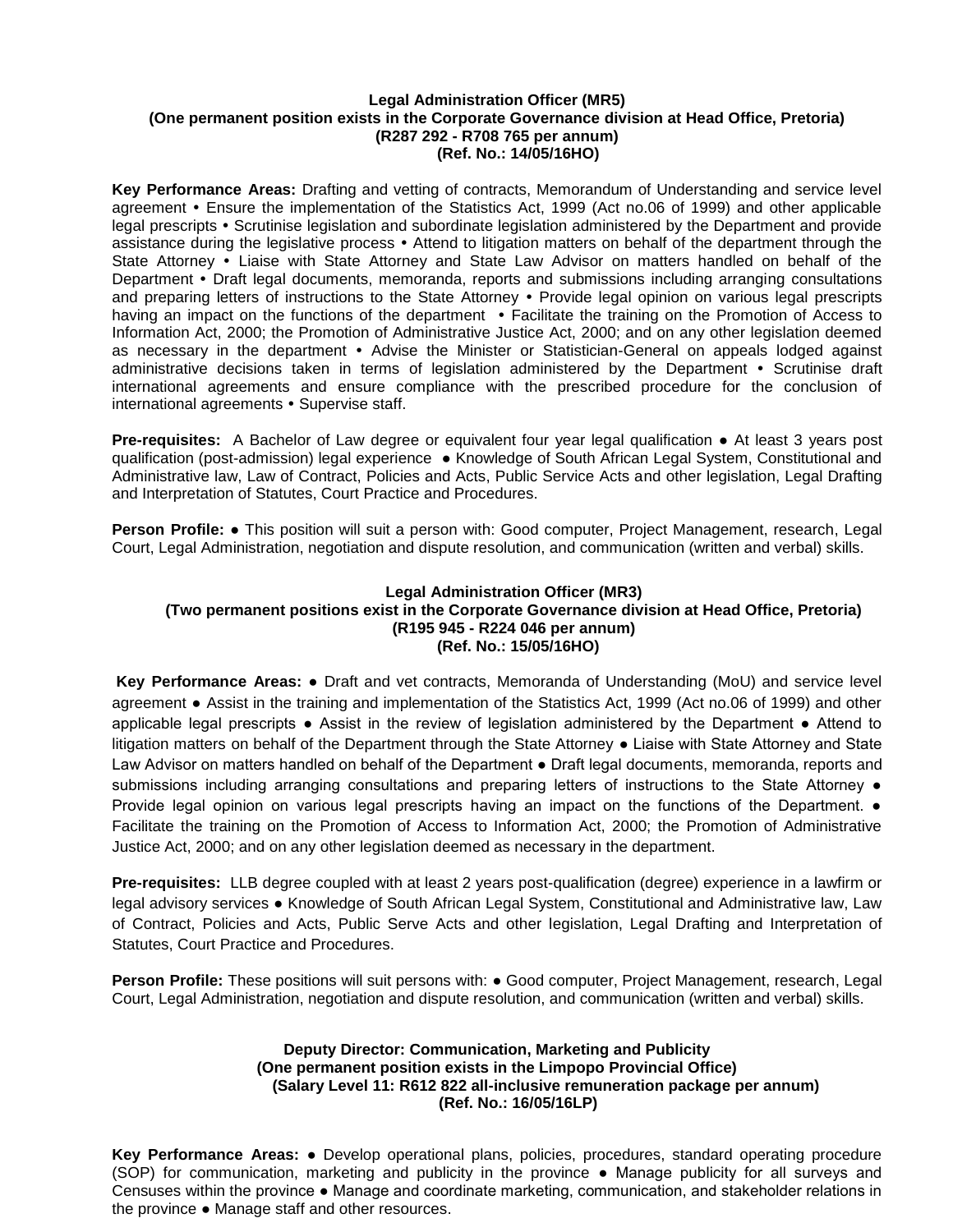**Prerequisites:** ● A three-year tertiary qualification in Communication/Marketing/Public Relations/Journalism with Statistics as an added advantage ● At least five years relevant experience of which three years should be at Assistant Director and two years at supervisory level ● Knowledge of strategic planning and project management is essential ● Proven general management and leadership skills is required ● Knowledge of MS Office Suite ● A valid driver's license.

**Person Profile:** ● This position will suit a person with: ● Good interpersonal, leadership, analytical, communication, customer orientation, financial, presentation, report writing and supervisory skills ● Ability to work under pressure ● Willingness to travel and work long hours.

### **Principal Systems Developer (SAS) (Two permanent positions exist in the Business Modernisation division at Head Office, Pretoria) (Salary level 11: R612 822 all-inclusive remuneration package per annum) (Ref. No.: 17/05/16HO)**

**Key Performance Areas:** ● Participate in gathering and analysis of user requirements ● Develop, maintain and run complex update procedures on databases from external sources ● Develop, maintain and run complex extract procedures on databases and existing applications to provide to users ● Participate in designing of complex high quality applications and relational database ● Develop applications and components ● Test complex applications ● Develop complex user manuals and training of users ● Review and quality control of developed applications ● Provide user support and technical consulting support on projects ● Supervise staff.

**Prerequisites:** • A three-year tertiary qualification in Information Technology or related field • At least five years work experience in programming **●** Base SAS programming experience **●** SAS BI tools experience **●** SAS Certification will be an added advantage ● Knowledge of MS Office Suite.

**Person Profile: •** These positions will suit persons who have: • Good communication, presentation, analytical, problem- solving, customer interaction, decision-making and business intelligence skills ● A dynamic, energetic, self-driven, innovative and results-driven team player • Ability to operate strategically • Ability to train people • Ability to organise, plan and monitor ● Ability to work under pressure and meet deadlines ● Willingness to travel and work long hours.

# **Deputy Director: ICT Service Desk (One permanent position exists in the Information Communication and Technology (ICT) division, Head Office, Pretoria) (Salary level 11: R612 822 all-inclusive remuneration package per annum) (Ref. No.: 18/05/16HO)**

**Key Performance Areas:** ● Manage ICT Service Desk ● Ensure the provision of technical advice and support on ICT service desk● Ensure the coordination of business service request ● Initiate and manage improvement programmes and projects ● Develop and review policies, process and procedures ● Supervision of staff and management of other resources ● Implement service desk best practise (ITIL) ● Manage OLA and SLA ● Produce daily, weekly, monthly, quarterly and yearly Service Desk reports.

**Prerequisites:** ● A three-year tertiary qualification in Information Technology ● Certificates in A+, Microsoft Certified Systems Engineering, Service Desk and Call Centre Training is essential ● At least five years experience in IT Service Desk and ITIL foundation certificate ● Knowledge of change management techniques ● Knowledge of Windows OS, Linux OS, LAN, WAN and VPN.

**Person Profile:** ● This position will suit a person with: A strong client focus, and the ability to adapt in a dynamic work environment ● Ability to anticipate, identify and articulate problem areas ● Ability to coach, lead, mentor and train team members.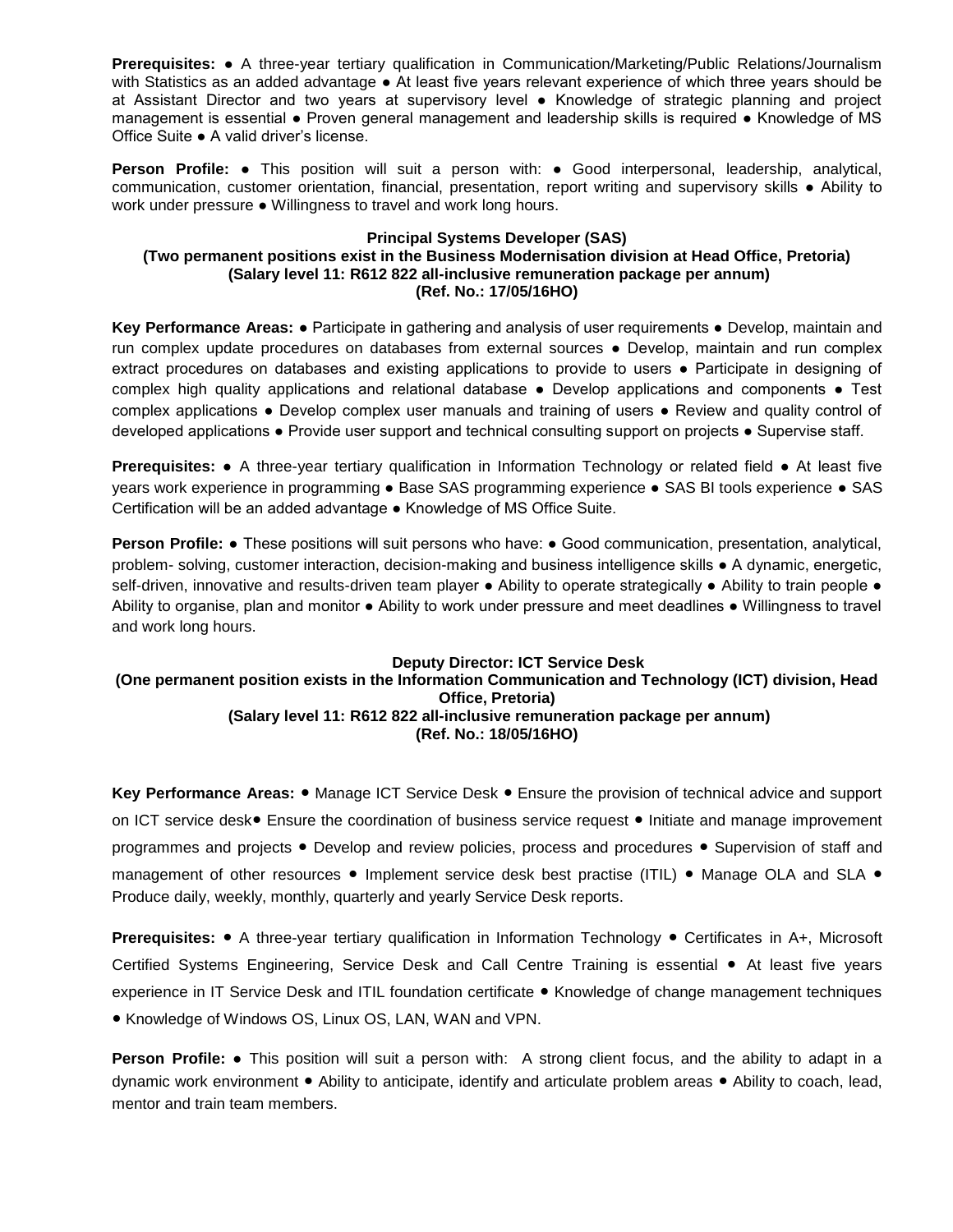## **Deputy Director: Network Administrator (One permanent position exists in the Information Communication and Technology (ICT) division at Head Office, Pretoria) (Salary level 11: R612 822 all-inclusive remuneration package per annum) (Ref. No.: 19/05/16HO)**

**Key Performance Areas:** ● Ensure installation and upgrade of Servers, Local Area Network/Wide Area Network as well as software ● Develop and review security related policies and standards, and provide inputs on the component`s strategy and manage projects ● Conduct research on latest technology and participate in tender processes ● Build capacity of stakeholders ● Manage network related documentation ● Supervise staff.

**Prerequisites: •** A three-year tertiary qualification in Information Technology or related field • A+, MCSE and CNE certificates are essential ● Training in Project Management is essential ● At least five years relevant working experience in an ICT environment with a focus on Networking ● Relevant working experience with server and network configuration ● Knowledge of software, hardware, network and IT procedures and processes ● Knowledge of IT Networks concepts and their behavior.

**Person Profile: •** This position will suit a person with: • Good interpersonal, communication, presentation, analytical, planning, organising, problem-solving, customer interaction and decision-making skills ● A dynamic, energetic, assertive, self-driven, innovative and results-driven team player ● Ability to work collaboratively with a broad range of constituencies and diverse groups of people ● Ability to work under pressure and meet deadlines ● Willingness to travel and work long hours.

# **Systems Developer (Two permanent positions exist in the Business Modernisation division at Head Office, Pretoria) (Salary Level 9: R311 784 per annum) (Ref. No.: 20/05/16HO)**

**Key Performance Areas:** ● Participate in gathering and analysis of user requirements ● Develop, maintain and run update procedures on databases from external sources ● Develop, maintain and extract procedures on databases and existing applications to provide to users ● Participate in the design of complex high-quality applications and relational database ● Develop applications ● Test applications ● Develop user manuals and train users on applications ● Provide user support and maintenance of existing projects.

**Prerequisites: ●** A three-year tertiary qualification in Information Technology or related field ● At least three years' experience in programming ● Relevant working experience with HTML**5**/HTML, ASP.Net, MVC, CSS3/Bootstrap, JavaScript and jQuery ● Experience working with relational databases such as MySQL, MSSQL or Oracle and a good working knowledge of SQL ● Experience in SDLC and/or Agile Methodologies ● Advanced knowledge of Object-Oriented Programming ● Experience in content management systems, will be an advantage ● Knowledge of Linux Administration and troubleshooting, will be an advantage ● Experience in mobile platform development, will be an advantage.

**Person Profile: ●** These positions suit persons who have: Good communication, presentation, analytical, planning, organising, problem-solving, customer interaction and decision-making skills ● A dynamic, energetic, self-driven, innovative and results-driven team player ● Ability to train people ● Ability to work under pressure and meet deadlines ● Willingness to travel and work long hours ● Ability to remain abreast of trends and developments in web accessibility technologies.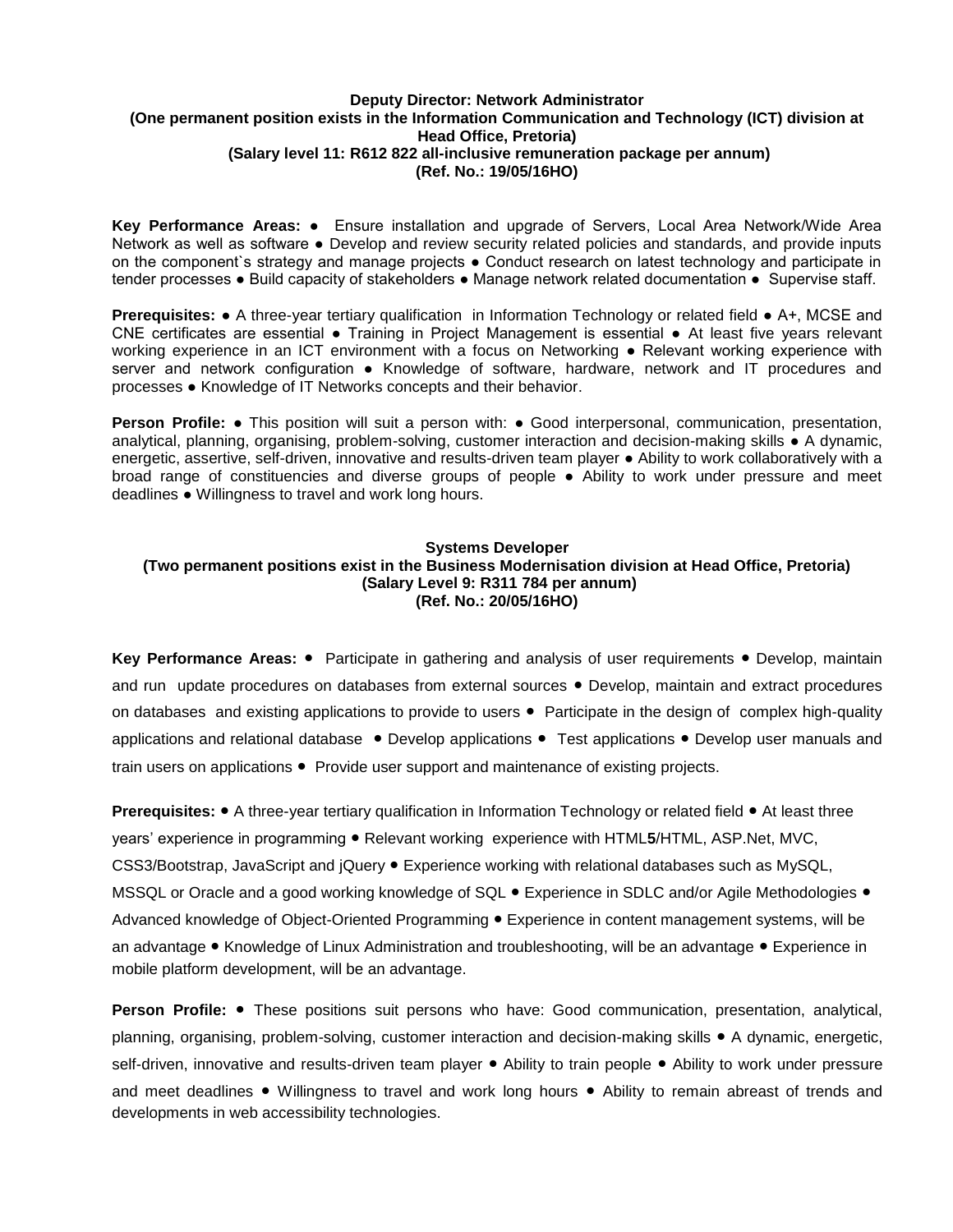#### **Communication Officer: Desktop Publishing (One permanent position exists in the Corporate Communications division at Head Office, Pretoria) (Salary level 9: R311 784 per annum) (Ref. No.: 21/05/16HO)**

**Key Performance Areas:** ● Assist in preparation and implementation of layout and design process for newsletter ● Develop of info graphics ● Conduct data visualisation for the department ● Maintain and update the social media platform.

**Prerequisites:** ● A three-year tertiary qualification in Communication/Graphic design/Language Practice/Marketing ● Adobe Creative Suite course is essential ● At least three years experience in design and layout of print and electronic products ● Knowledge of graphic design.

**Person Profile:** ●This position will suit a person with: Good communication, command of English, conceptualisation, crisis management, problem-solving and teamwork skills ● Ability to interpret brief and to create simple graphics ● Willingness to travel and work long hours.

# **Assistant Director: Benefit Administration**

#### **(One permanent position exists in the Human Resource Management and Development division at Head Office, Pretoria) (Salary Level 9: R311 784 per annum) (Ref: No.: 22/05/16HO)**

**Key Performance Areas: I**mplement conditions of service, ensure quality and accuracy of transaction ● Coordinate the administration of Injury on Duty cases ● Implement Remunerative matters ● Assist in development of policies, procedures and guidelines on conditions of benefits ● ● Supervise a team of professionals and administrative staff

**Prerequisites:** A three-year tertiary qualification in Human Resource Management or related field ● At least three years' experience in HRM Benefits Administration● Knowledge of PERSAL is essential ● Knowledge of project management will be an added advantage ● Knowledge of applicable legislative prescripts ● Knowledge of MS Office Suite.

**Person Profile:** This position will suit a person with: Good interpersonal, analytical, communication, presentation, initiative and organisational skills ● Ability to work under pressure ● Willingness to travel.

### **Assistant Director: SCM (One permanent position exists in the Gauteng Provincial Office: Randburg) (Salary level 9: R311 784 per annum) (Ref: No.: 23/05/16GP)**

**Key Performance Areas: •** Provide SCM function by implementing operational plans, policies, procedure, process mapping, and standard operating procedures(SOP) for SCM in the province  $\bullet$  Implement and monitor service level agreements • Perform asset function and transit services in the province • Liaise and provide support to internal and external stakeholders . Ensure proper filing and safekeeping of SCM documents . Knowledge of legal framework relating to the SCM function is required • Manage staff and other resources.

**Prerequisites:** A degree in Supply Chain Management/Logistics ● Training in LOGIS, SCM, BAS, Tender course and PFMA is essential ● At least three years experience in SCM ● Knowledge of MS Office Suite.

**Person Profile:** • This position will suit a person with: Good interpersonal, analytical, communication, numerical, leadership, decision-making and report writing skills ● Willingness to travel and work long hours. A valid driver's license will be an added advantage.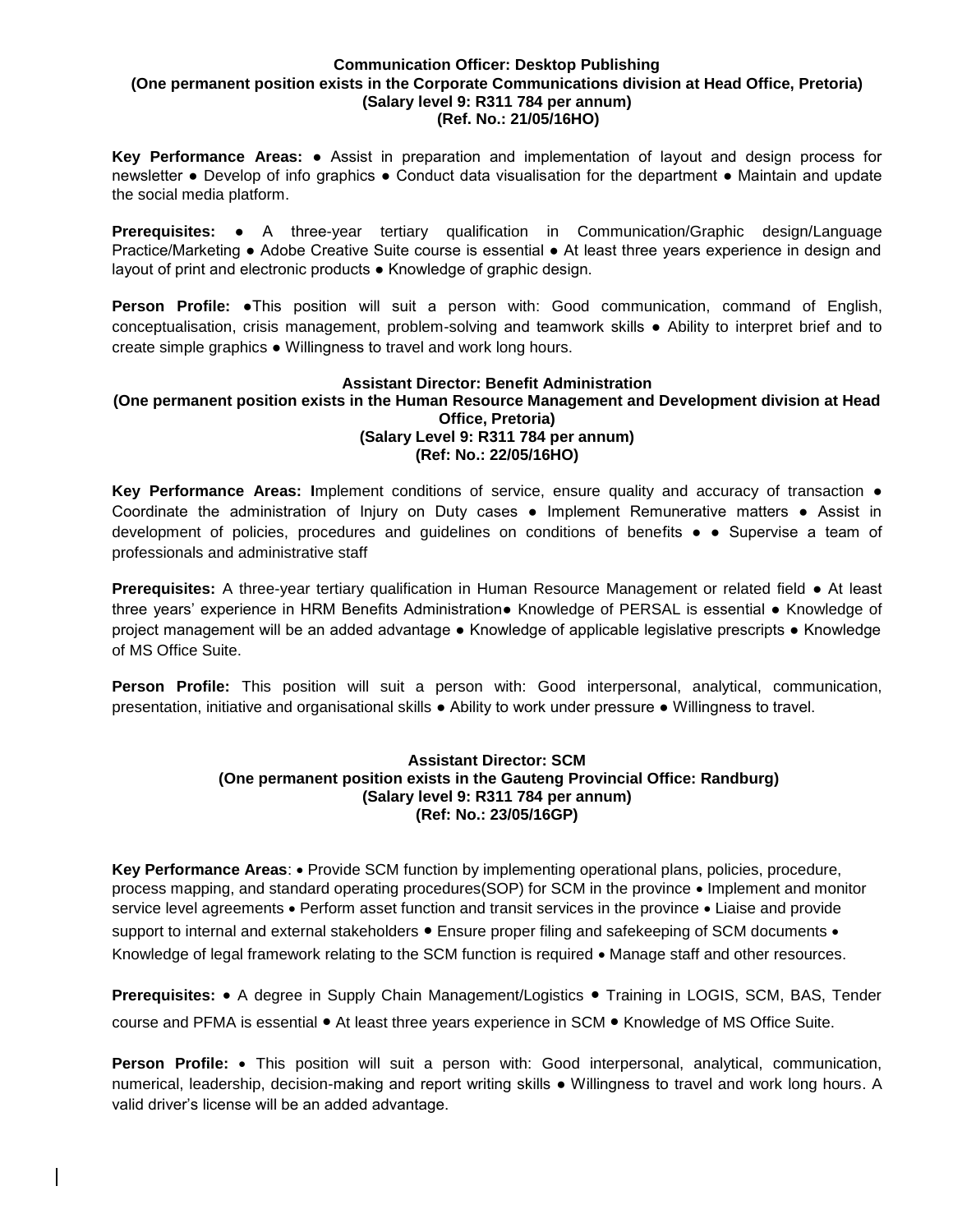#### **Assistant Director: District Coordination (One permanent position exists in the Mpumalanga Provincial Office: Gert Sibande District- Ermelo Office) (Ref: No.: 24/05/16MP) (One permanent position exists in the Eastern Cape Provincial Office: Alfred Ndzo District) (Ref: No.: 25/05/16EC) (Salary level 9: R311 784 per annum)**

**Key Performance Areas:** ● Implement district operational plans, procedure, process mapping and implementation of policies in the district • Provide assets management and office administration in the district • Provide FMLS(Facilities Management Logistics and Security) and related services in the district office • Provide Supply Chain Management services in the districts • Provide financial administration and control function in the district • Coordinate the implementation of HRM functions in the district.

**Prerequisites:** ● A three-year tertiary qualification qualification in Administration with Accounting as a subject ● An additional course or training in LOGIS, BAS, Project Management and Statistical products is essential ● At least three years experience in general Office Administration ● Knowledge of MS Office Suite ● A valid driver's license will be an added advantage.

**Person Profile:** • These positions will suit persons with: • Good interpersonal skills, organising skills, communication skills, customer service skills • Willingness to work long hours.

# **Assistant Director: Marketing and Information (One permanent position exists in the Mpumalanga Provincial Office: Nelspruit) (Salary level 9: R311 784 per annum) (Ref. No.: 26/05/16MP)**

**Key Performance Areas:** ● Market Statistics South Africa`s (Stats SA's) products amongst stakeholders ● Disseminate Stats SA's products and services ● Maintain the resource centre and publications ● Manage the information section ● Install software at all government departments, municipalities and academic institutions ● Train staff at departments and municipalities on the use of software.

**Prerequisites:** • A three-year tertiary qualification with majors in Marketing/Geography/Mathematics/Statistics/Information Technology ● Training in Supercross, communication, library and manipulation of large datasets is essential ● At least three years experience in library/information service • Experience in understanding Stats SA's products in order to locate, extract and convey information meaningfully to users ● Experience in information skills and public relations ● Knowledge of MS Office Suite ● A valid driver's license will be an added advantage.

**Person Profile:** • This position will suit a person with: • Good interpersonal, communication, presentation, numerical, analytical, organisational and conceptual skills ● Ability to work under pressure ● Willingness to work long hours.

### **District Survey Co-ordinator (One permanent position exists in the KwaZulu-Natal Provincial Office: Harry Gwala District) (Ref. No.: 27/05/16KZN) (One permanent position exists in the Northern Cape Provincial Office: John Taolo Gaetsewe District) (Ref. No.: 28/05/16NC) (Salary Level 9: R311 784 per annum)**

**Key Performance Areas:** ● Implement district operational plans procedures, process mapping, standard operating procedures (SOP) and implementation of policies in the district office for fieldwork in the district ● Coordinate listing and updating of dwelling units in sampled PSU ● Conduct training for projects in the district office ● Implement fieldwork data collection for projects in the district ● Supervision of staff and other resources ● Liaise with stakeholders.

**Prerequisites:** ● A three-year tertiary qualification in Statistics/Mathematics/Social Sciences/Geography/Demography/Public Administration or related field ● Knowledge in either sampling techniques/survey methodology/labour relations/project management is essential ● At least three years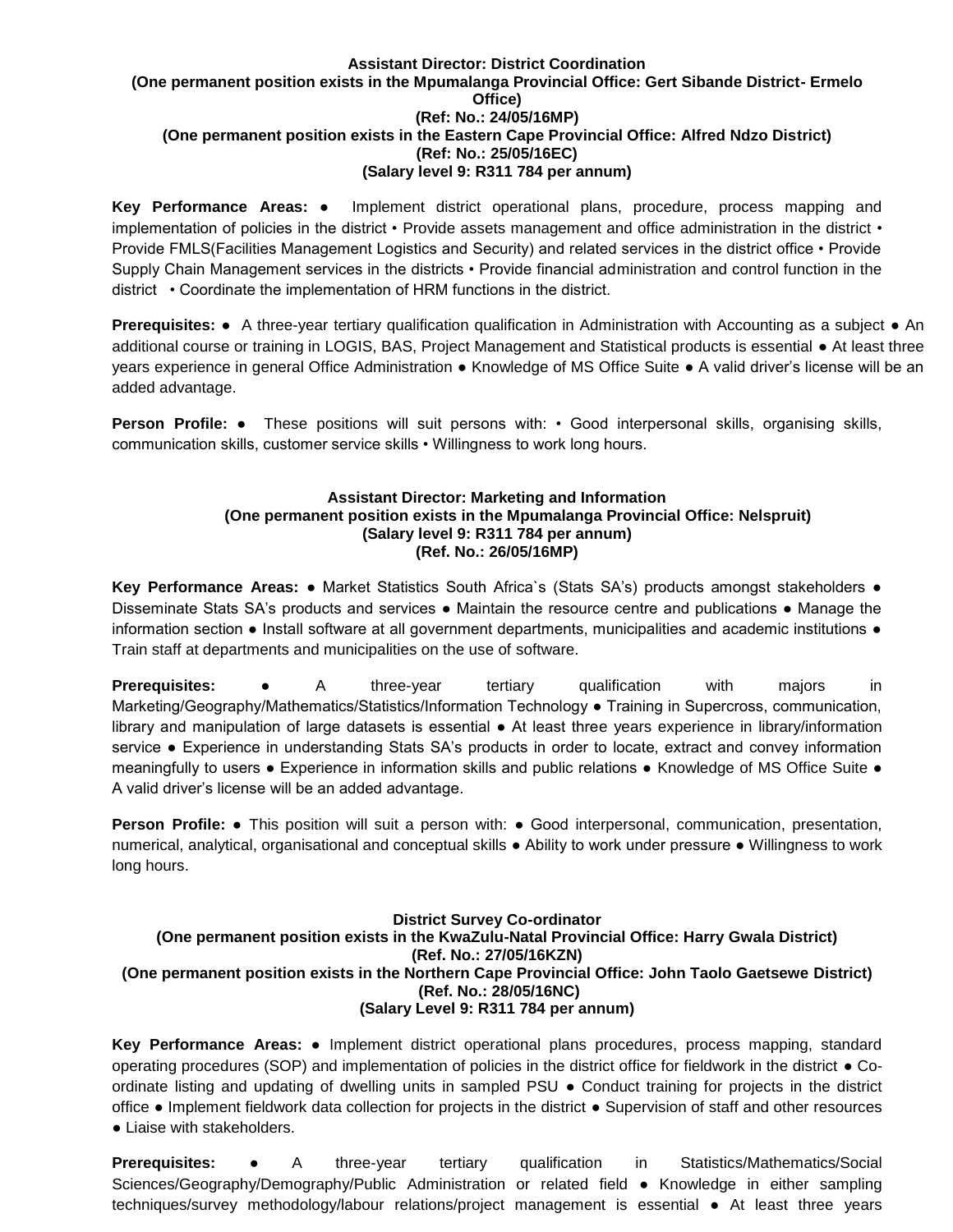experience in fieldwork operations ● Knowledge of Human Resources Management, Financial and Risk Management ● Knowledge of MS Office Suite ● A valid driver's license.

**Person Profile:** • These positions will suit persons with: • Good interpersonal, communication, interviewing, leadership, report writing, decision-making, map reading and presentation skills ● A strategic, assertive and innovative thinker and team player with diversity awareness ● Ability to adapt to change ● Willingness to travel and work long hours ● Ability to work under pressure to meet deadlines and in challenging terrains.

# **Provincial Information Security Compliance Officer (One permanent position exists in the Limpopo Provincial Office: Polokwane) (Salary Level 9: R311 784 per annum) (Ref. No.: 29/05/16LP)**

**Key Performance Areas:** ●Co-ordinate, monitor and ensure compliance relating to security processes and procedures ● Provide and co-ordinate physical security function in the province ● Provide effective occupational health and safety functions in the province • Conduct investigations on security related matters • Provide effective information security compliance in the province ● Liaise with stakeholders.

**Prerequisites:** ● A three-year tertiary qualification in Law Enforcement/Security Management to be accompanied by academic report · Training in security management/security appraisals/security investigations/project management is essential ● State Security Agency Management/Advisor Course will be an added advantage. At least three years experience in security management, security investigation and assessment ● Supervisory experience will be an added advantage ● Knowledge of security administration, investigation methodologies, information security audits as well as conducting threat and risk assessments ● Knowledge of MS Office Suite ● A valid driver's license will be an added advantage.

**Person Profile:** •This position will suit a person with: • Good communication, conflict management, interpersonal, assertive, analytical, negotiation and report writing skills ● Willingness to travel extensively and work long hours • The candidate will be subjected to a Top Secret Clearance process.

### **Survey Statistician (One permanent position exists in the Structural Industry Statistics division at Head Office, Pretoria) (Salary level 8: R262 272 per annum) (Ref: No.: 30/05/16HO)**

**Key Performance Areas:** ● Participate in stakeholder meetings ● Compile operational plan, survey methodology, questionnaire, data processing system and statistical processing methodology ● Participate in the data collection process; as well as to conduct training of data collectors, and to compile training manuals  $\bullet$ Perform advanced data analysis and editing • Compile quality standards, and data analysis framework • Compile the dissemination plan; publication document and clearance document ● Maintain detailed sources and methods document.

**Prerequisites: •** A degree in Economics/Econometrics/Statistics/Accounting • Intermediate training in SAS, introduction to project management, introduction to economic indicators and analysis ● At least two years work experience in the relevant field ● Advanced statistical techniques.

**Person Profile:** ● This position will suit a person with: ● Good communication, facilitation, report writing, interpersonal, numerical and analytical skills ● Ability to work independently as well as in a team.

# **Survey Statistician (One permanent position exists in the Labour Statistics division at Head Office, Pretoria) (Salary Level 8: R262 272 per annum) (Ref. No.: 31/05/16HO)**

Key Performance Areas: • Participate in the development of the content for the surveys and related modules • Participate in the development and testing of survey instruments, procedures and guidelines for labour statistics related surveys • Assist in data analysis and report writing • Conduct research and recommend appropriate methodologies for the production of Labour Statistics • Provide statistics support to internal and external stakeholders . Conduct in training in collaboration with Survey Operations.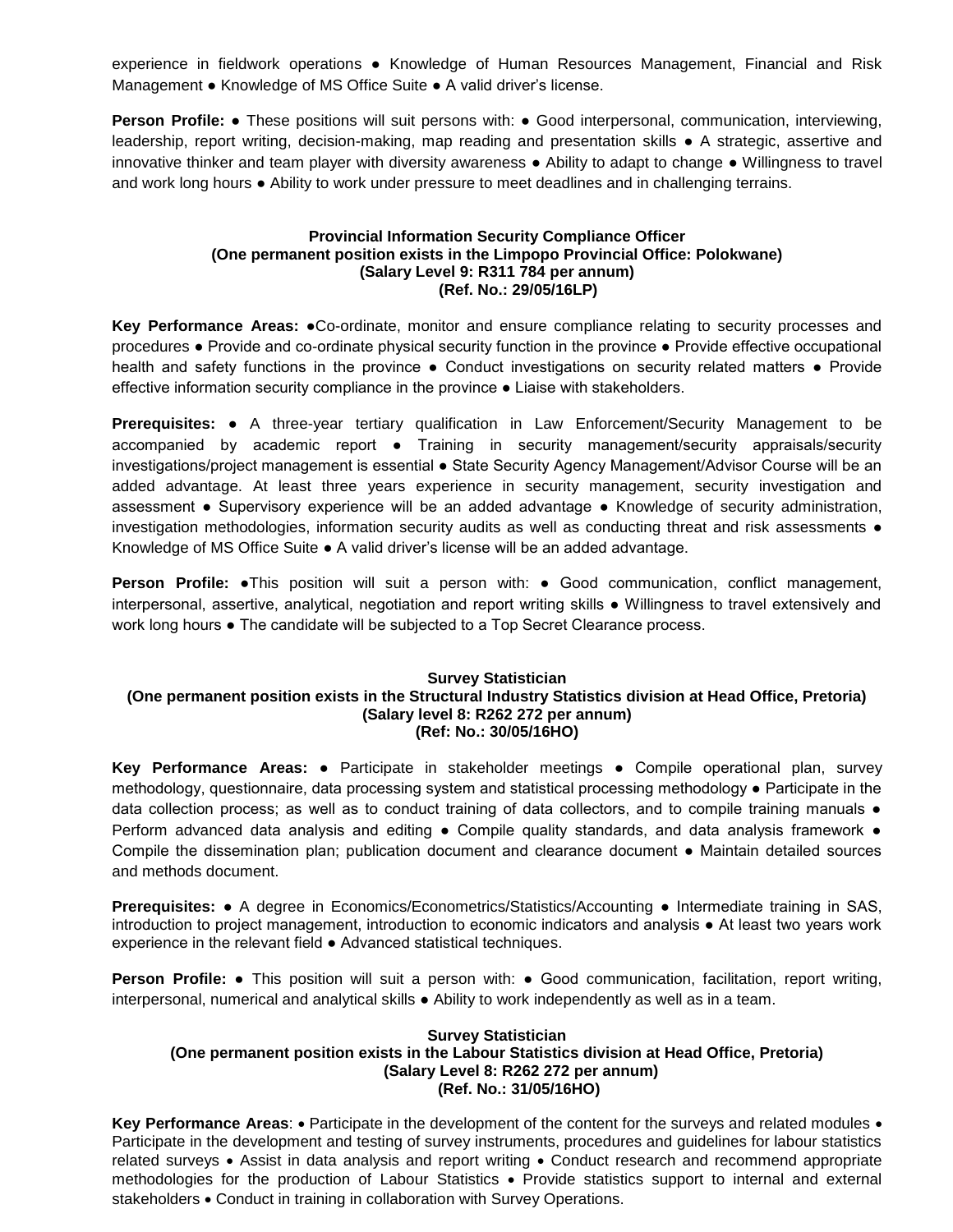**Prerequisites:** • A degree in Economics/Econometrics/Statistics/Social Science/Demography or related field • Training in SAS, Labour Statistics analysis or any other statistical analysis software package is essential • At least two years proven experience with exposure to analysis of data, writing reports, editing and/or quantitative research • Knowledge of MS Office Suite.

**Person Profile:** • This position will suit a person with: Good conceptual, analytical, numerical, communication, co-ordination and liaison skills with a strong focus on service delivery, customer needs and process and product quality  $\bullet$  Ability to work under pressure  $\bullet$  Ability to handle multiple and complex tasks and projects  $\bullet$ Willingness to travel and work long hours.

### **Data Coordination Officer (One permanent positions exists in the Data and Information Management at Head Office, Pretoria) (Salary Level 8: R262 272 per annum) (Ref. No.: 32/05/16HO)**

**Key Performance Areas:** ● Provide input in the development of operational plans, policies, procedures for the component ● Coordinate statistical data access protocols across the sector department ● Provide support on the establishment and maintenance of Management System for Statistical Information (MSSI) • Implementation of systems for data sharing across sector department ● Provide support in the compilation and maintenance of inventory of data produced across sector department ● Liaise with both external and internal stakeholders.

**Prerequisites: ●** A degree in Information Technology or related field ● Working knowledge in SAS and project development is essential ● At least two years experience in the statistical production processing the field of social surveys or economic surveys • Experience in handling large datasets and large scale projects.

**Person Profile: •** This position will suit a person who has: • Good communication, report writing, analytical and problem-solving skills ● Ability to organise, plan and monitor ● Ability to work under pressure and meet deadlines ● Willingness to travel and work long hours.

Short-listed applicants must be willing to undergo a competency exercise as part of the selection process.

**\_\_\_\_\_\_\_\_\_\_\_\_\_\_\_\_\_\_\_\_\_\_\_\_\_\_\_\_\_\_\_\_\_\_\_\_\_\_\_\_\_\_\_\_\_\_\_\_\_\_\_\_\_\_\_\_\_\_\_\_\_\_\_\_\_\_\_\_\_\_\_\_\_\_\_\_\_\_**

### **Closing date for applications: 20 May 2016 at 16h00**

**Required documents:** A signed Z83 application form ● Detailed CV with contact details of three recent references ● Certified copies of qualifications and Identity Document. NB: Applicants risk being disqualified for failing to submit all the required documents as indicated above.

**Important note:** If you do not hear from us within three months of the closing date, please regard your application as unsuccessful ● Correspondence will be entered into with short-listed candidates only ● Statistics South Africa reserves the right not to make an appointment ● Appointment is subject to security clearance, the signing of a performance agreement or plan, verification of the applicant's documents and reference checking  $\bullet$ Applications received after the closing date will not be considered ● Please clearly indicate the reference number of the position you apply for in your application. If you apply for more than one position, submit separate applications.

● **Head Office, Pretoria:** Post to the Recruitment Manager, Statistics SA, Private Bag X44, Pretoria 0001 or hand-deliver at 167 Delta Heights Building, corner Andries (Thabo Sehume) and Vermeulen (Madiba) Streets, Pretoria.

**Enquiries:** Kindly contact Mr. Collen Mokonyane or Obed Marubyane at (012) 310 4604/366 0151.

● **Northern Cape:** Post to the Human Resources Officer, Private Bag X 5053, Kimberley 8300 or hand-deliver at The Old Standard Bank Building, Cnr Lennox & Du Toit Span Road. **Enquiries:** Kindly contact Ms Vuyisile Hadebe at (053) 802 6808.

● **Limpopo:** Post to the Human Resources Officer, Private Bag X 9441, Polokwane, 0700 or hand-deliver at29 Bodenstein Street, Corporate Park Building, Polokwane